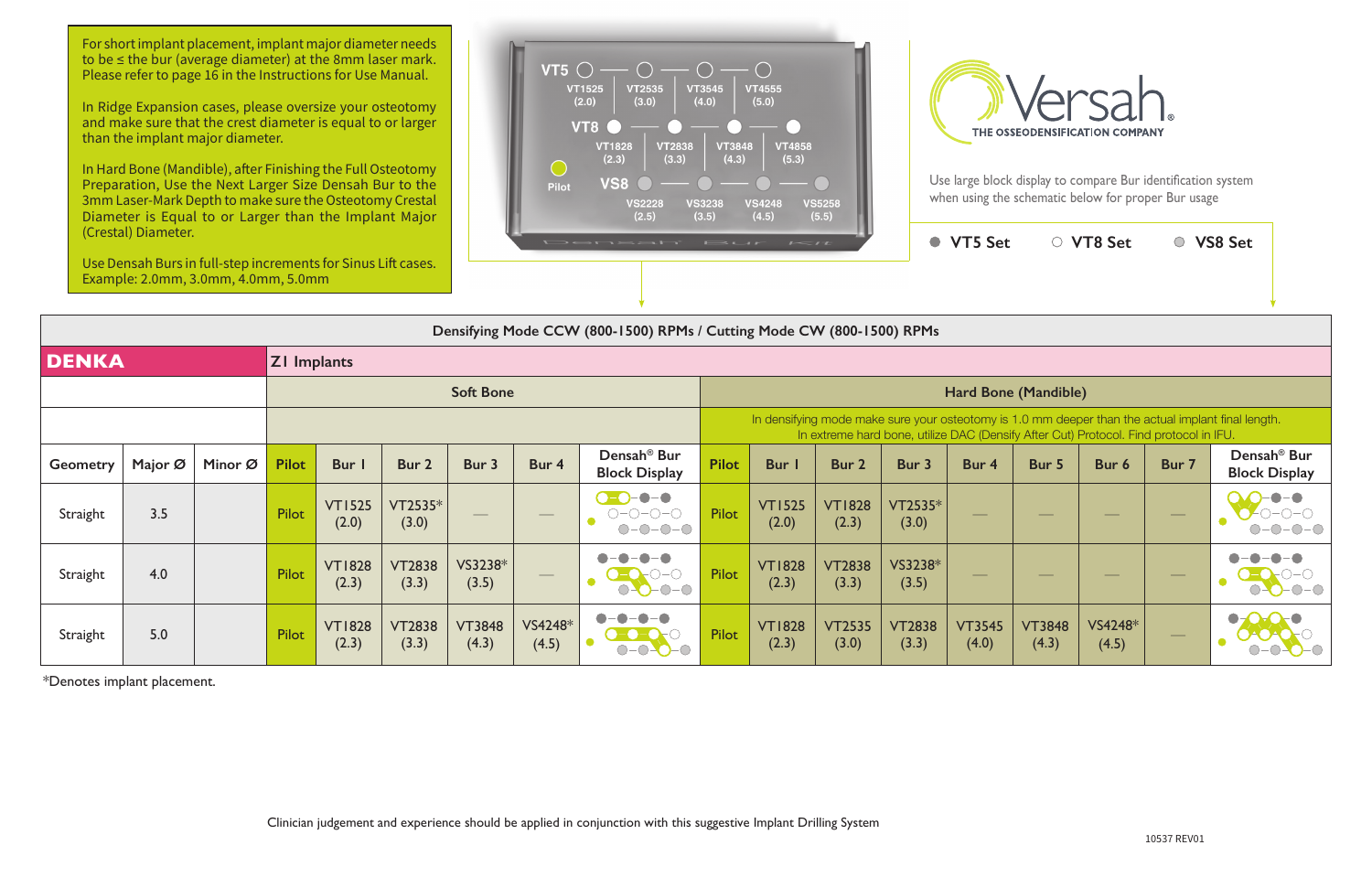

| Densifying Mode CCW (800-1500) RPMs / Cutting Mode CW (800-1500) RPMs |                   |         |                  |                        |                        |                   |                   |                                                 |                                                                                                                                                                                             |                        |                        |                        |                          |                          |                                                                                                                                                                                                                                                                                                                                                                                                                                                                            |                          |                                                 |  |  |
|-----------------------------------------------------------------------|-------------------|---------|------------------|------------------------|------------------------|-------------------|-------------------|-------------------------------------------------|---------------------------------------------------------------------------------------------------------------------------------------------------------------------------------------------|------------------------|------------------------|------------------------|--------------------------|--------------------------|----------------------------------------------------------------------------------------------------------------------------------------------------------------------------------------------------------------------------------------------------------------------------------------------------------------------------------------------------------------------------------------------------------------------------------------------------------------------------|--------------------------|-------------------------------------------------|--|--|
| <b>DENKA</b>                                                          | <b>Bone Level</b> |         |                  |                        |                        |                   |                   |                                                 |                                                                                                                                                                                             |                        |                        |                        |                          |                          |                                                                                                                                                                                                                                                                                                                                                                                                                                                                            |                          |                                                 |  |  |
|                                                                       |                   |         | <b>Soft Bone</b> |                        |                        |                   |                   |                                                 |                                                                                                                                                                                             | Hard Bone (Mandible)   |                        |                        |                          |                          |                                                                                                                                                                                                                                                                                                                                                                                                                                                                            |                          |                                                 |  |  |
|                                                                       |                   |         |                  |                        |                        |                   |                   |                                                 | In densifying mode make sure your osteotomy is 1.0 mm deeper than the actual implant final length.<br>In extreme hard bone, utilize DAC (Densify After Cut) Protocol. Find protocol in IFU. |                        |                        |                        |                          |                          |                                                                                                                                                                                                                                                                                                                                                                                                                                                                            |                          |                                                 |  |  |
| <b>Geometry</b>                                                       | Major Ø           | Minor Ø | <b>Pilot</b>     | Bur I                  | Bur 2                  | Bur 3             | Bur 4             | Densah <sup>®</sup> Bur<br><b>Block Display</b> | <b>Pilot</b>                                                                                                                                                                                | Bur                    | Bur 2                  | Bur 3                  | Bur 4                    | Bur 5                    | Bur 6                                                                                                                                                                                                                                                                                                                                                                                                                                                                      | Bur 7                    | Densah <sup>®</sup> Bur<br><b>Block Display</b> |  |  |
| <b>Tapered</b>                                                        | 3.5               |         | Pilot            | <b>VT1525</b><br>(2.0) | VT2535*<br>(3.0)       |                   |                   | $\bullet$ - $\bullet$<br>$O-O-O-O$<br>$O-O-O-O$ | <b>Pilot</b>                                                                                                                                                                                | <b>VT1525</b><br>(2.0) | <b>VT1828</b><br>(2.3) | VT2535*<br>(3.0)       | $\overline{\phantom{a}}$ | $\overline{\phantom{a}}$ |                                                                                                                                                                                                                                                                                                                                                                                                                                                                            |                          |                                                 |  |  |
| <b>Tapered</b>                                                        | 4.0               |         | Pilot            | <b>VT1828</b><br>(2.3) | VT2838*<br>(3.3)       | $\hspace{0.05cm}$ | $\hspace{0.05cm}$ | $\bullet-\bullet$<br>$\bullet$<br>$O-O-O-O$     | Pilot                                                                                                                                                                                       | <b>VT1525</b><br>(2.0) | <b>VT1828</b><br>(2.3) | <b>VT2535</b><br>(3.0) | <b>VT2838</b><br>(3.3)   | VS3238*<br>(3.5)         | $\frac{1}{2} \left( \frac{1}{2} \right) \left( \frac{1}{2} \right) \left( \frac{1}{2} \right) \left( \frac{1}{2} \right) \left( \frac{1}{2} \right) \left( \frac{1}{2} \right) \left( \frac{1}{2} \right) \left( \frac{1}{2} \right) \left( \frac{1}{2} \right) \left( \frac{1}{2} \right) \left( \frac{1}{2} \right) \left( \frac{1}{2} \right) \left( \frac{1}{2} \right) \left( \frac{1}{2} \right) \left( \frac{1}{2} \right) \left( \frac{1}{2} \right) \left( \frac$ | $\overline{\phantom{m}}$ |                                                 |  |  |
| <b>Tapered</b>                                                        | 5.0               |         | Pilot            | <b>VT1828</b><br>(2.3) | <b>VT2838</b><br>(3.3) | VT3848*<br>(4.3)  | $\hspace{0.1cm}$  | $\neg$                                          | Pilot                                                                                                                                                                                       | <b>VT1828</b><br>(2.3) | <b>VT2535</b><br>(3.0) | <b>VT2838</b><br>(3.3) | <b>VT3545</b><br>(4.0)   | <b>VT3848</b><br>(4.3)   | VS4248*<br>(4.5)                                                                                                                                                                                                                                                                                                                                                                                                                                                           | $\overline{\phantom{a}}$ |                                                 |  |  |

For short implant placement, implant major diameter needs to be ≤ the bur (average diameter) at the 8mm laser mark. Please refer to page 16 in the Instructions for Use Manual.

\*Denotes implant placement.

In Ridge Expansion cases, please oversize your osteotomy and make sure that the crest diameter is equal to or larger than the implant major diameter.

In Hard Bone (Mandible), after Finishing the Full Osteotomy Preparation, Use the Next Larger Size Densah Bur to the 3mm Laser-Mark Depth to make sure the Osteotomy Crestal Diameter is Equal to or Larger than the Implant Major (Crestal) Diameter.

Use Densah Burs in full-step increments for Sinus Lift cases. Example: 2.0mm, 3.0mm, 4.0mm, 5.0mm





Use large block display to compare Bur identification system when using the schematic below for proper Bur usage